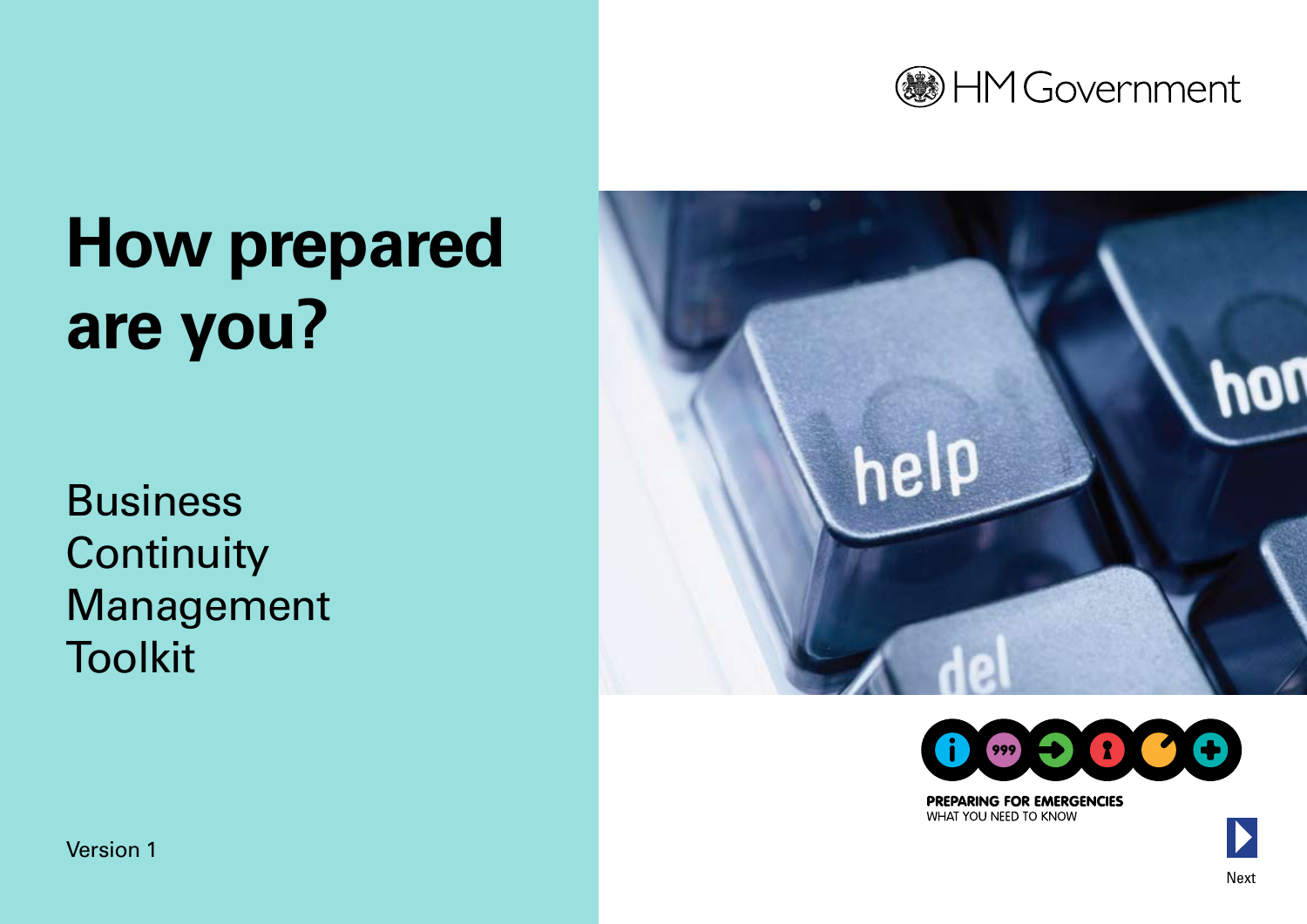## **Contents**

## **Click on content to navigate**



| What Is Business Continuity Management (BCM)? |                                                        | 3              |  |
|-----------------------------------------------|--------------------------------------------------------|----------------|--|
| <b>About the Toolkit</b>                      |                                                        | $\overline{4}$ |  |
| 1.                                            | BCM programme management                               | 5              |  |
|                                               | 2. Understanding the organisation                      | 6              |  |
| 3.                                            | Determining BCM strategy                               | 11             |  |
| 4.                                            | Developing and implementing BCM response               | 12             |  |
| 5.                                            | Exercising, maintaining and reviewing BCM arrangements | 14             |  |
| 6.                                            | Embedding BCM in the organisations' culture            | 16             |  |
|                                               |                                                        |                |  |
| Annex A - Glossary of terms                   |                                                        | 17             |  |
| Annex B - Emergency pack                      |                                                        | 18             |  |
| Annex C – Acknowledgements and your feedback  |                                                        | 19             |  |

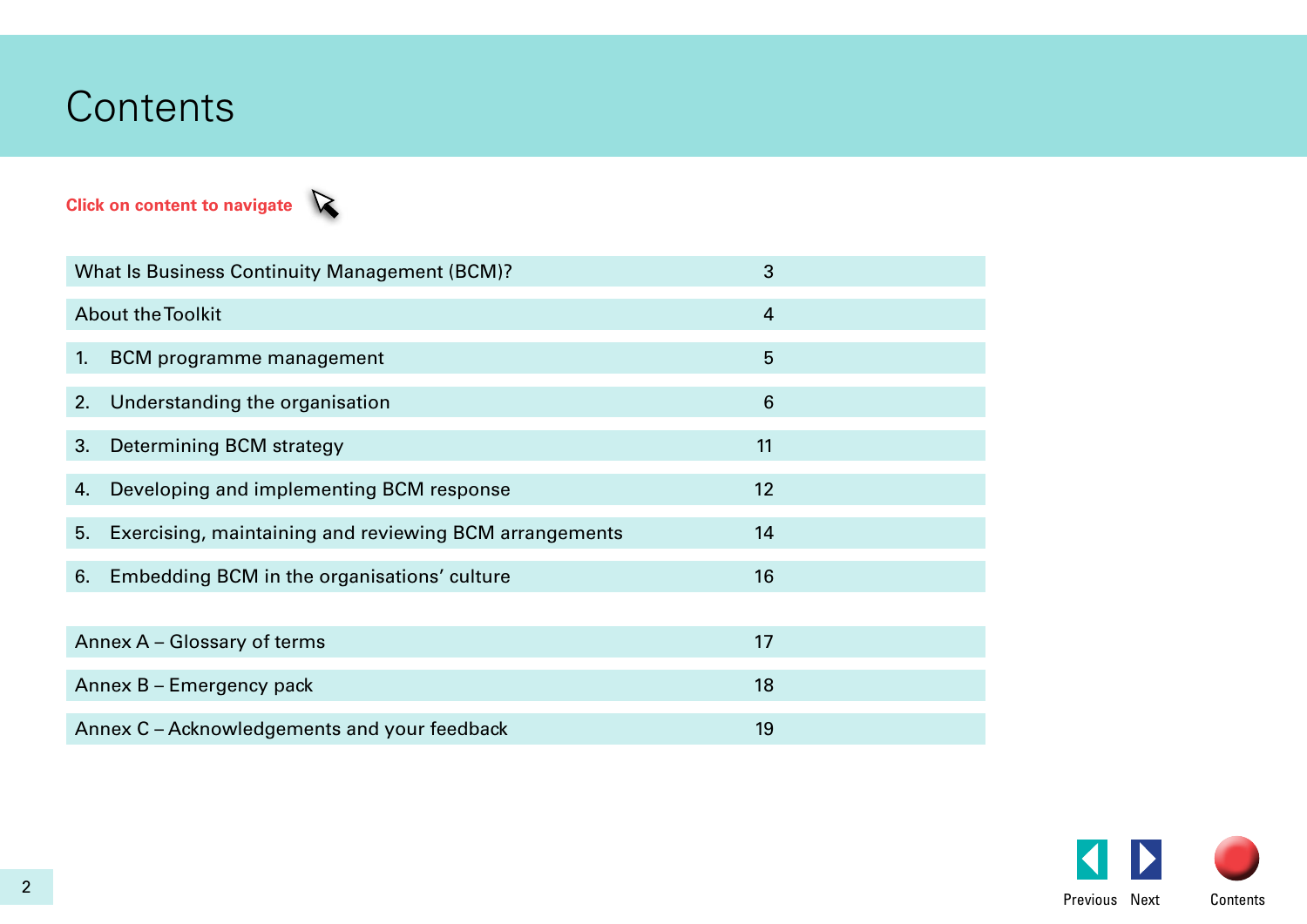## <span id="page-2-0"></span>What is Business Continuity Management?

Business Continuity Management (BCM) is about identifying those parts of your organisation that you can't afford to lose – such as information, stock, premises, staff – and planning how to maintain these, if an incident occurs. Any incident, large or small, whether it is natural, accidental or deliberate, can cause major disruption to your organisation. But if you plan now, rather than waiting for it to happen, you will be able to get back to business in the quickest possible time. Delays could mean you lose valuable business to your competitors, or that your customers lose confidence in you.

**BCM** is simpler than you might think. To implement BCM you will need to consider the following questions:

- What are your organisation's key products and services?
- What are the critical activities and resources required to deliver these?
- What are the risks to these critical activities?
- $\blacksquare$  How will you maintain these critical activities in the event of an incident (loss of access to premises, loss of utilities etc)?

BCM is an established part of the UK's preparations for managing risks faced by organisations, whether from internal system failures or external emergencies such as extreme weather, flooding, terrorism, or infectious diseases. The Civil Contingencies Act 2004 recognised its importance by requiring frontline responders to maintain internal BCM arrangements and local authorities to promote BCM to commercial and voluntary organisations.



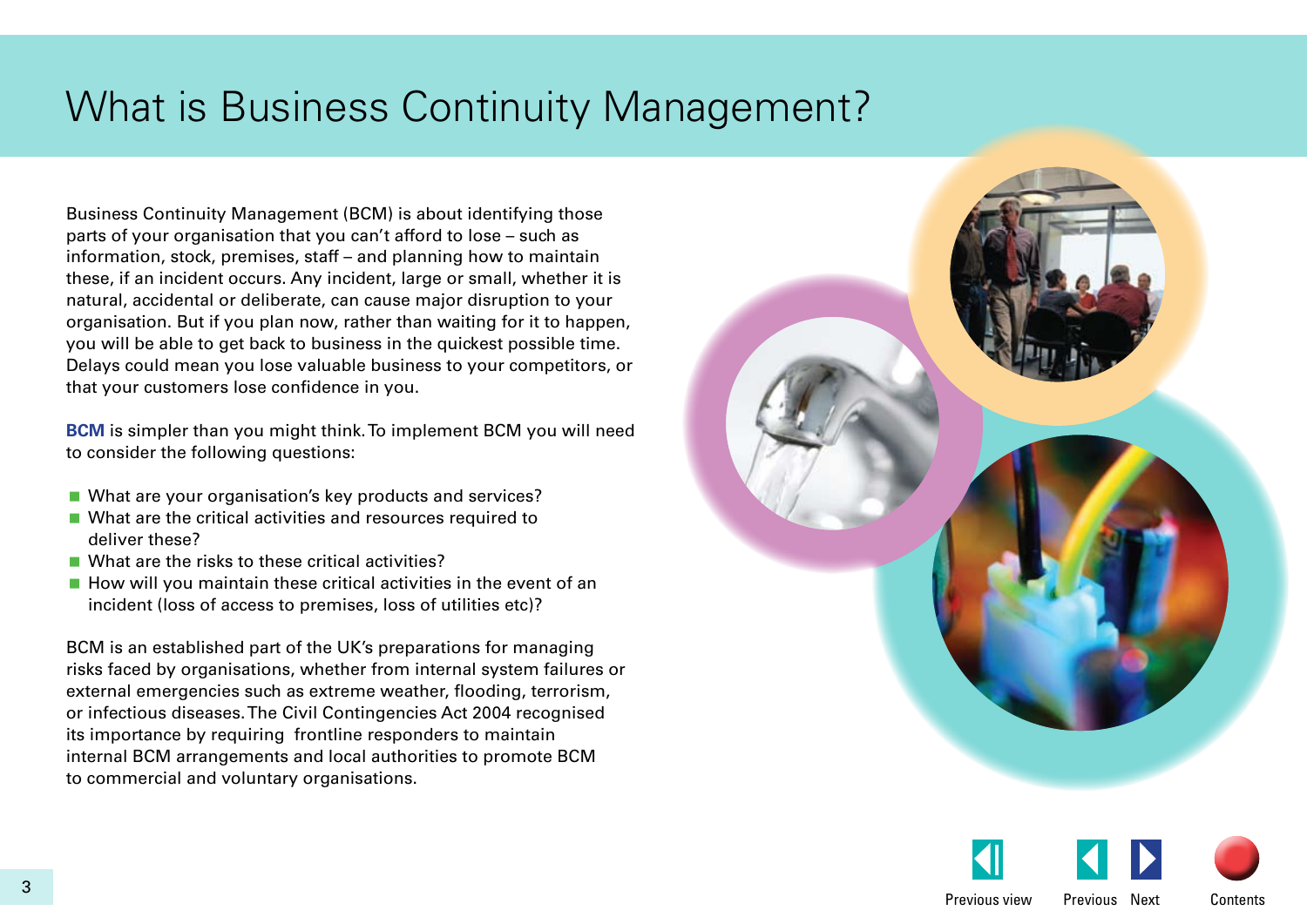## <span id="page-3-0"></span>About the Toolkit

The toolkit aims to help you put the theory into practice by guiding you through the steps you will need to take to implement **BCM** in your organisation. It is a step-by-step guide taking you through the six elements that make up the BCM lifecycle as set out in the **Business Continuity Management Standard (BS25999)** and depicted in the diagram opposite.

Although the toolkit is applicable to all sizes of organisation across all sectors, it has been developed specifically for small and medium organisations in the commercial and voluntary sector that are relatively new to BCM.

The toolkit has been specifically designed to be used as an e-tool but can be printed if preferred.



Reference: BS25999-1, 2006

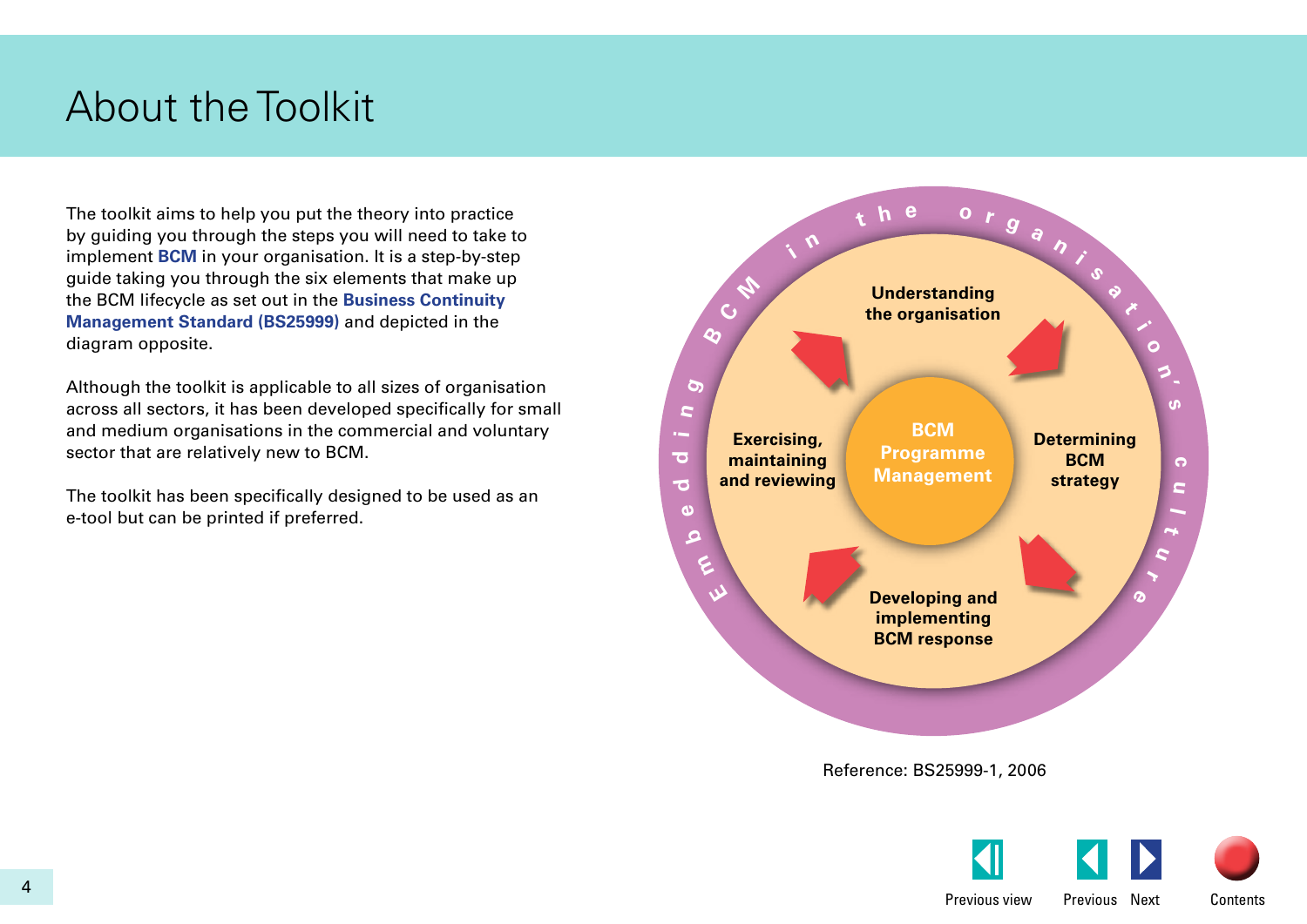## <span id="page-4-0"></span>1. BCM programme management

Effective programme management will ensure that **BCM** capability is established and maintained within your organisation. There are three steps in the process:

- **assigning responsibilities;**
- **E** establishing and implementing BCM in the organisation; and
- ongoing management.

## Assigning responsibilities

It is essential that BCM has the full support of senior management and this should be obtained from the outset. Without this support, it will be virtually impossible to instil a sense of value and ownership among the rest of the workforce. It is also important that an individual or team within your organisation is responsible for managing and co-ordinating the BCM capability. For these reasons, it is recommended that senior management:

- **a** appoint or nominate an individual at management board level to be accountable for BCM; and
- $\blacksquare$  appoint one or more individuals with responsibility for taking the programme forward.

## Establishing and implementing BCM in the organisation

One of the early tasks should be to agree the BCM policy for the organisation. This would normally be the responsibility of the management board representative, working with others as appropriate, and should set out:

- scope, aims and objectives of BCM in the organisation; and
- $\blacksquare$  the activities or "programme" that will be required to deliver these.

The policy should be owned by the management board and regularly reviewed.

Once the policy has been developed and agreed, it will be the task of the individual or team with responsibility for BCM to ensure the policy is implemented. This will involve:

- **Communicating the programme to internal stakeholders;**
- $\blacksquare$  arranging appropriate training for staff;
- **E** ensuring activities are completed; and
- **n** initial exercising of the organisation's BCM arrangements.

## Ongoing management

There are a number of activities that should be undertaken on an ongoing basis to ensure that BCM continues to be embedded in the organisation and remains current. Responsibility for ensuring this happens should rest with the individual or team given responsibility for BCM. It will involve:

- $\blacksquare$  making sure that the organisation's business continuity plans, and related documents, are regularly reviewed and updated;
- continuing to promote business continuity across the organisation;
- $\blacksquare$  administering the exercise programme; and
- $\blacksquare$  keeping the BCM programme updated through lessons learned and good practice.

The following pages will look at these activities in more detail.

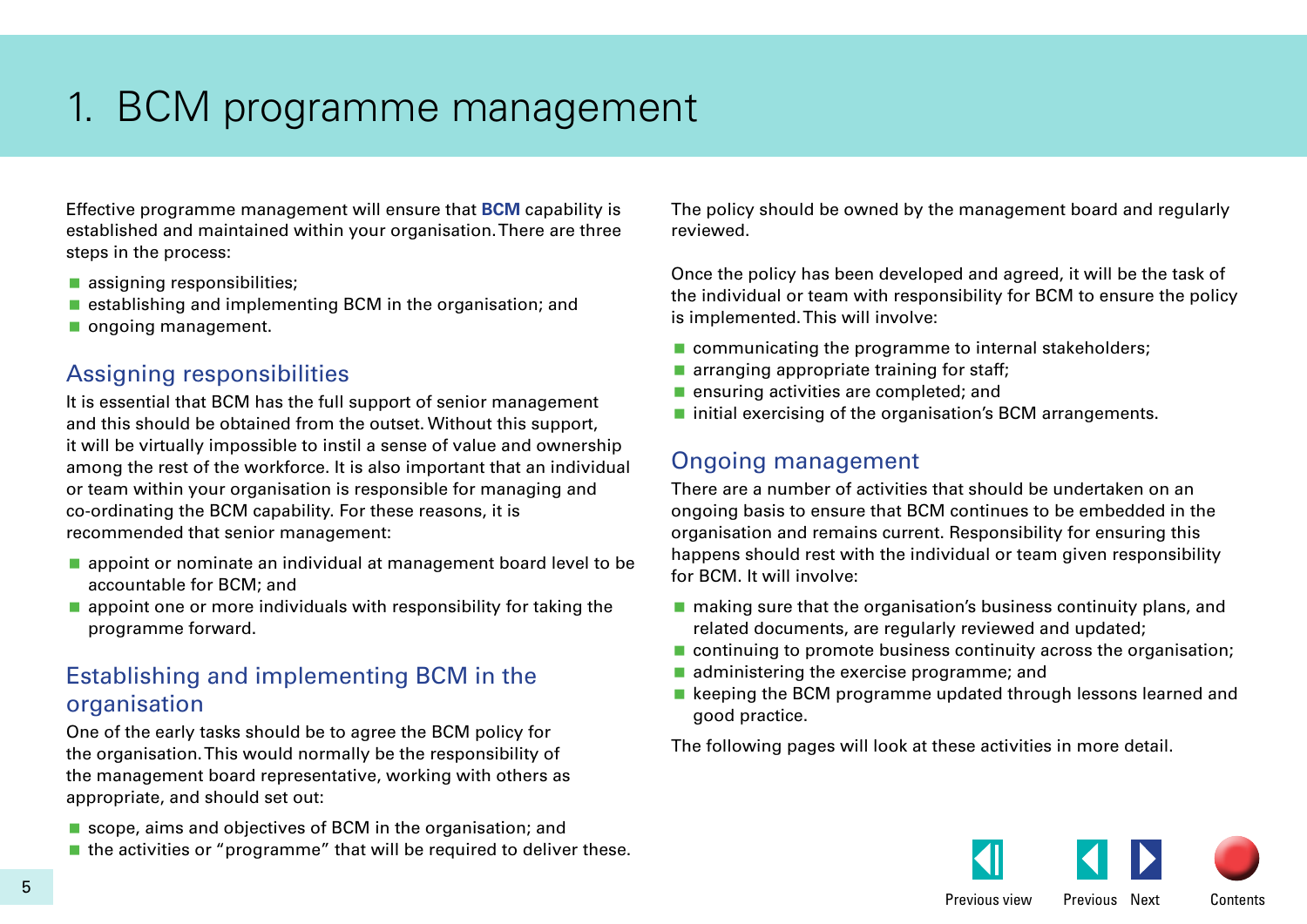## <span id="page-5-0"></span>2. Understanding the organisation

This is a key element of **BCM** and the foundation work from which the whole process is built. Undertaking a Business Impact Analysis and Risk Assessment will enable you to better understand your organisation and build your BCM capability.

## Business Impact Analysis (BIA)

A BIA identifies and documents your key products and services; the critical activities required to deliver these; the impact that a disruption of these activities would have on your organisation; and the resources required to resume the activities.

To undertake a BIA you should follow the steps set out below:

**Step 1** – List the key products and services your organisation provides which if disrupted for any reason will have the greatest impact. For each product or service identified, you should consider what the impact of a disruption would be both in terms of your organisation's ability to meet its aims and objectives, and the impact on its stakeholders.

You should then document what the impact would be for:

- $\blacksquare$  First 24 hours
- $24 48$  hours
- Up to one week
- Up to two weeks

**Step 2** – You should now be able to identify the maximum length of time that you can manage a disruption to each of your key products and services without it threatening your organisation's viability, either financially or through a loss of reputation (this is often referred to as the Maximum Tolerable Period of Disruption or MTPD).

Step 3 – You should now set the point in time at which each of your key products and services would need to be resumed in the event of a disruption (this is often referred to as the Recovery Time Objective or RTO).

In determining the RTO, you should:

- $\blacksquare$  take into account the confidence you have in the MTPD and whether on reflection it was too optimistic; and
- **E** ensure that you have built in a margin for unforeseen difficulties with recovery;

**Step 4** – You should now document the critical activities that are required to deliver your key products and services.

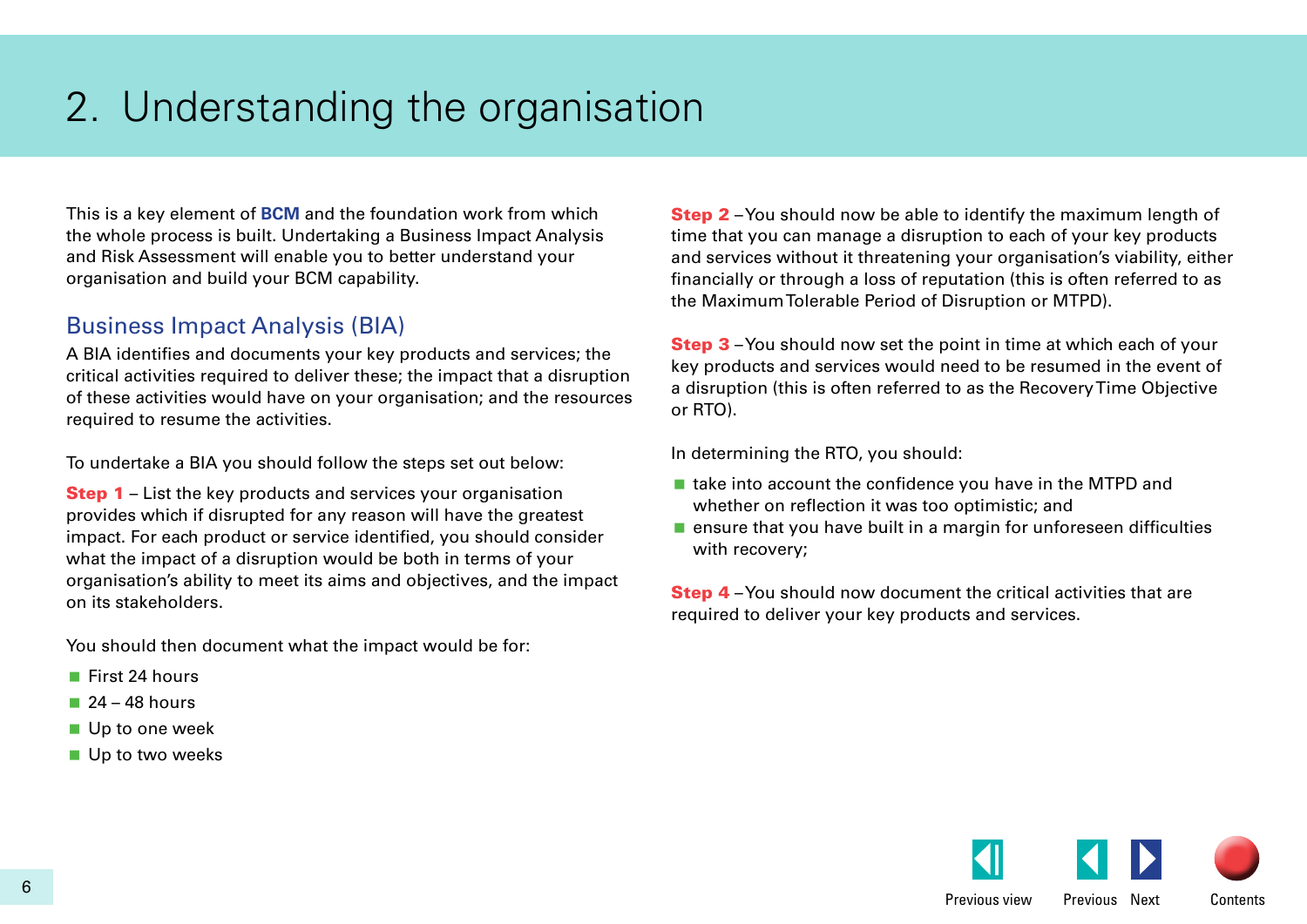<span id="page-6-0"></span>**Step 5** – You should now quantify the resources required over time to maintain the critical activities at an acceptable level and to meet the **RTO** identified in **[Step 3](#page-5-0)** above and document these. These may include:

- people:
- premises;
- technology;
- **n** information; and
- supplies and partners

The table opposite sets out some of the questions that you may want to consider when quantifying the resources you will require to maintain your critical activities but should not be seen as an exhaustive list.

## **PEOPLE**

- What is the optimum number of staff you require to carry out your critical activities?
- What is the minimum staffing level with which you could provide some sort of service?
- What skills/level of expertise is required to undertake these activities?

## **PREMISES**

- What locations do your organisations critical activities operate from?
- What alternative premises do you have?
- What plant, machinery and other facilities are essential to carry out your critical activities?

## **TECHNOLOGY**

- What IT is essential to carry out your critical activities?
- What systems and means of voice and data communication are required to carry out your critical activities?

## **INFORMATION**

- What information is essential to carry out your critical activities?
- How is this information stored?

## **SUPPLIERS AND PARTNERS**

- Who are your priority suppliers/partners whom you depend on to undertake your critical activities?
- Do you tender key services out to another organisation, to whom and for what?
- Do you have any recipricol arrangements with other organisations?

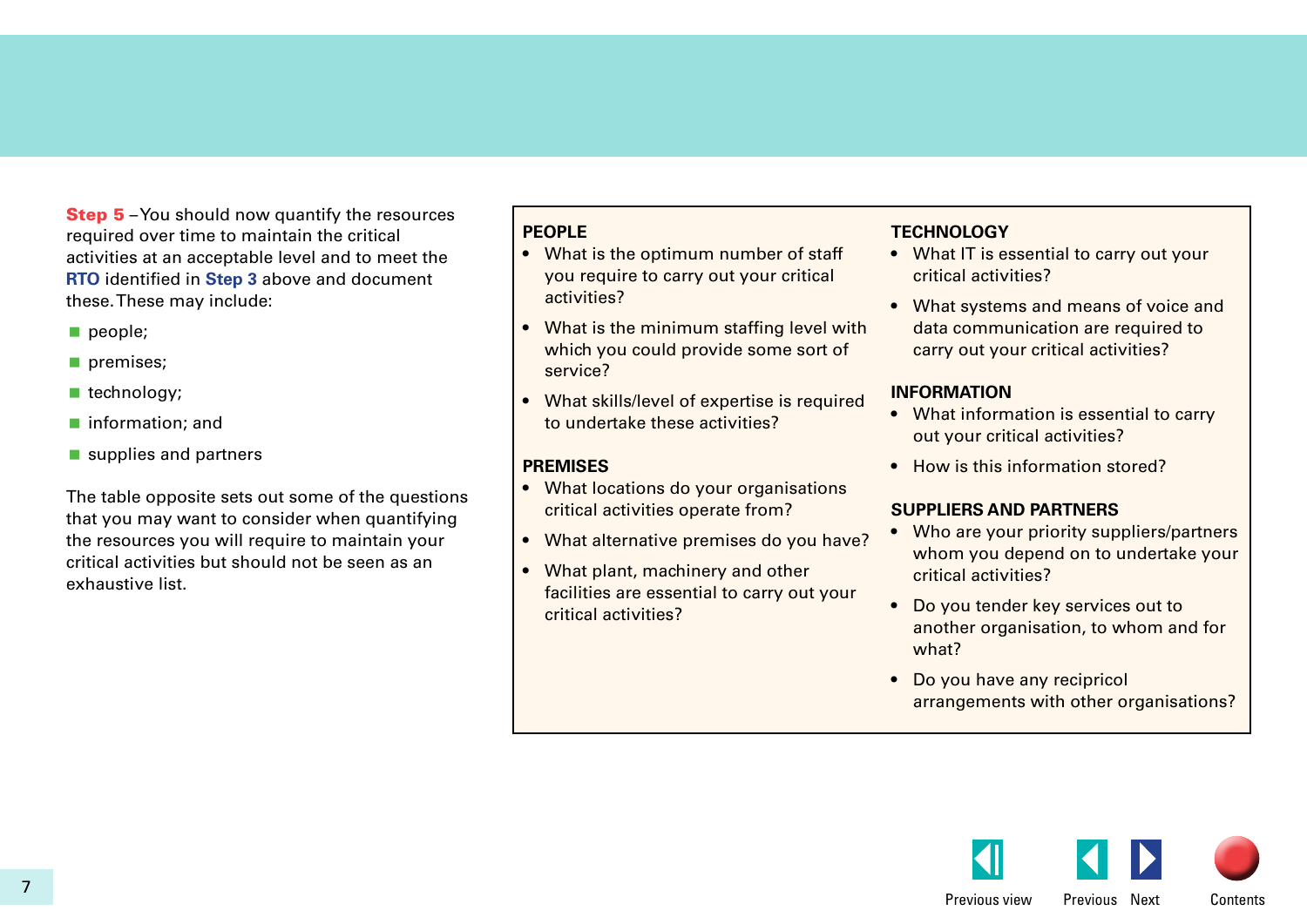It should be noted that the resources required to resume an activity after an incident will not necessarily be the same as during normal operations as you may need additional resources to clear backlogs.

The approach you adopt in undertaking a **BIA** will be dependant on the size and type of organisation. For example, in some organisations the individual or team appointed to manage and co-ordinate **BCM** may very well have a sufficient overview of end-to-end delivery of your key products and services to undertake this exercise. Whereas, in a larger organisation it will be necessary to involve a range of individuals with a detailed knowledge of the specific activities of the organisation.

If it is necessary, to consult across the organisation, there are three commonly recognised mechanisms for doing this, each having particular strengths.

**Workshops** – these provide rapid results and an opportunity for handson engagement

**Questionnaires** – these provide large amounts of data but information quality can be very questionable if not completed with consistency

**Interviews** – these can provide very good information but can be time consuming and output can vary in detail and format

## Risk Assessment

In the context of BCM, a risk assessment looks at the likelihood and impact of a variety of risks that could cause a business interruption. By assessing these, you will be able to prioritise your risk reduction activities.

You should focus your risk assessment on the critical activities and supporting resources identified in the BIA stage. For this reason a risk assessment can only take place once a BIA has been completed.

To undertake a risk assessment you should follow the steps set out below:

**Step 1** – Identify and document the risk to your organisation. These could include:

- $\blacksquare$  Loss of staff
- **Loss of systems (IT and telecommunications)**
- $\blacksquare$  Loss of utilities eg water, gas or electricity
- **Loss of, or access to, premises**
- $\blacksquare$  Loss of key suppliers
- Disruption to transport

Information about some of these generic challenges can be found [at http://www.preparingforemergencies.gov.uk/business/generic\\_](http://www.preparingforemergencies.gov.uk/business/generic_challenges/index.shtm) challenges/index.shtm

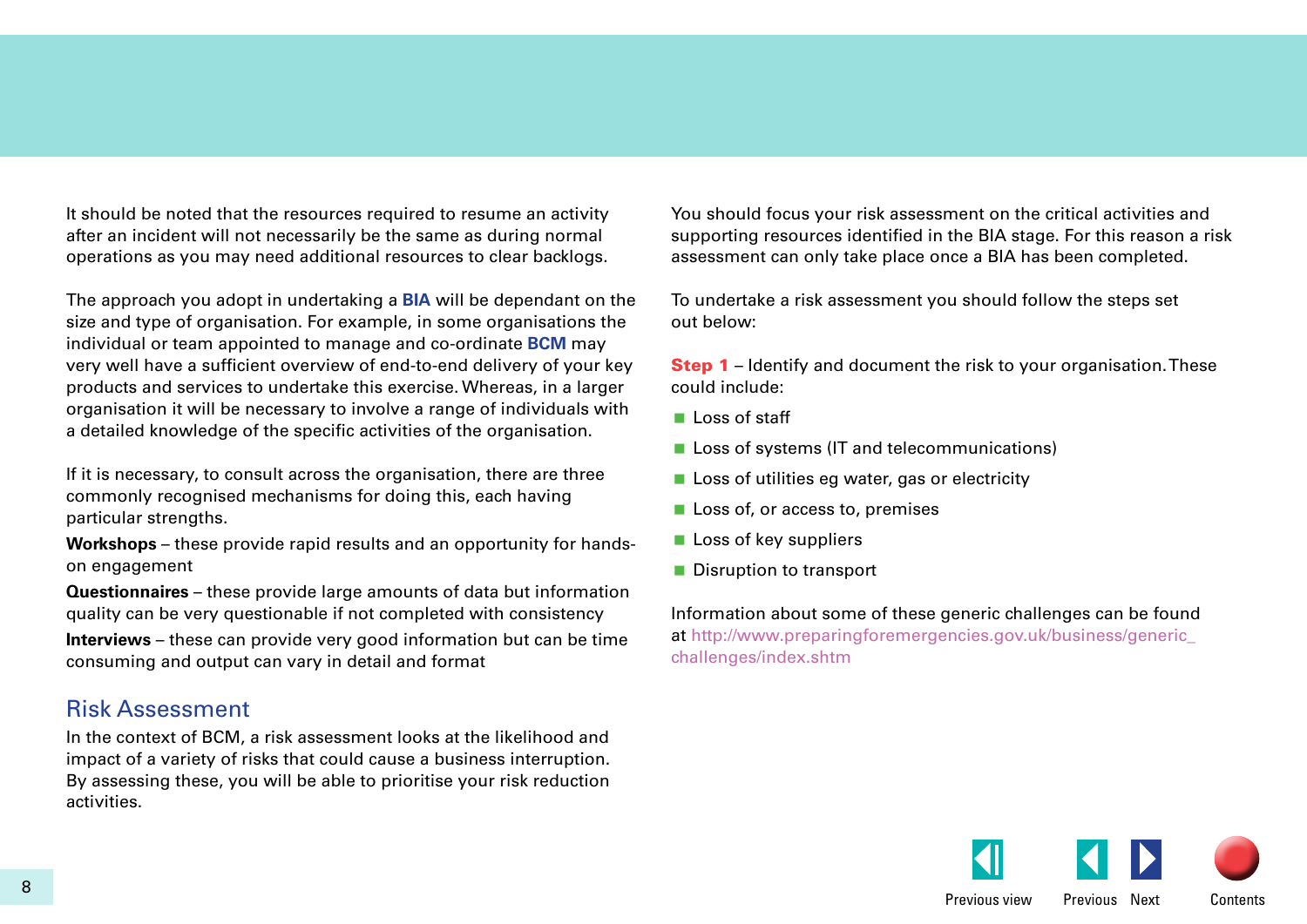**Step 2** – List the likelihood of the risk occurring.

Step 3 – List what arrangements you currently have in place to prevent or reduce the likelihood of the risk occurring.

Step 4 – List what arrangements you could put in place to prevent or reduce the risk on your organisation.

**Step 5** – Using the information above, you now need to assign a likelihood score to each risk.

Step 6 – Using the risk matrix in fig. 2 plot the likelihood identified in step 5 against the impact as previously identified in the **BIA**.



**Step 7** – You will now be able to rank the risks and make an informed decision about what action to take. The options are:

**Treat** – use of **BCM** to reduce disruption by ensuring the activity continues at, or is recovered to, an acceptable minimum level (**RTO**) and timeframe stipulated in the **BIA**.

**Tolerate** – you may decide that you are willing to accept the risk as the cost of implementing any risk reduction strategies outweigh the benefits.

**Transfer** – for some risks the best response may be to transfer them. This might be done by conventional insurance or contractual arrangements, or it might be done by paying a third party to take the risk in another way. This option is particularly good for mitigating financial risks or risks to assets.

**Terminate** – in some circumstances it might be appropriate to change, suspend or terminate the service, product, activity, function or process. This option ought only to be considered where there is no conflict with the organisation's objectives, statutory compliance and stakeholder expectation. This approach is most likely to be considered where a service, product, activity, function or process has a limited lifespan.

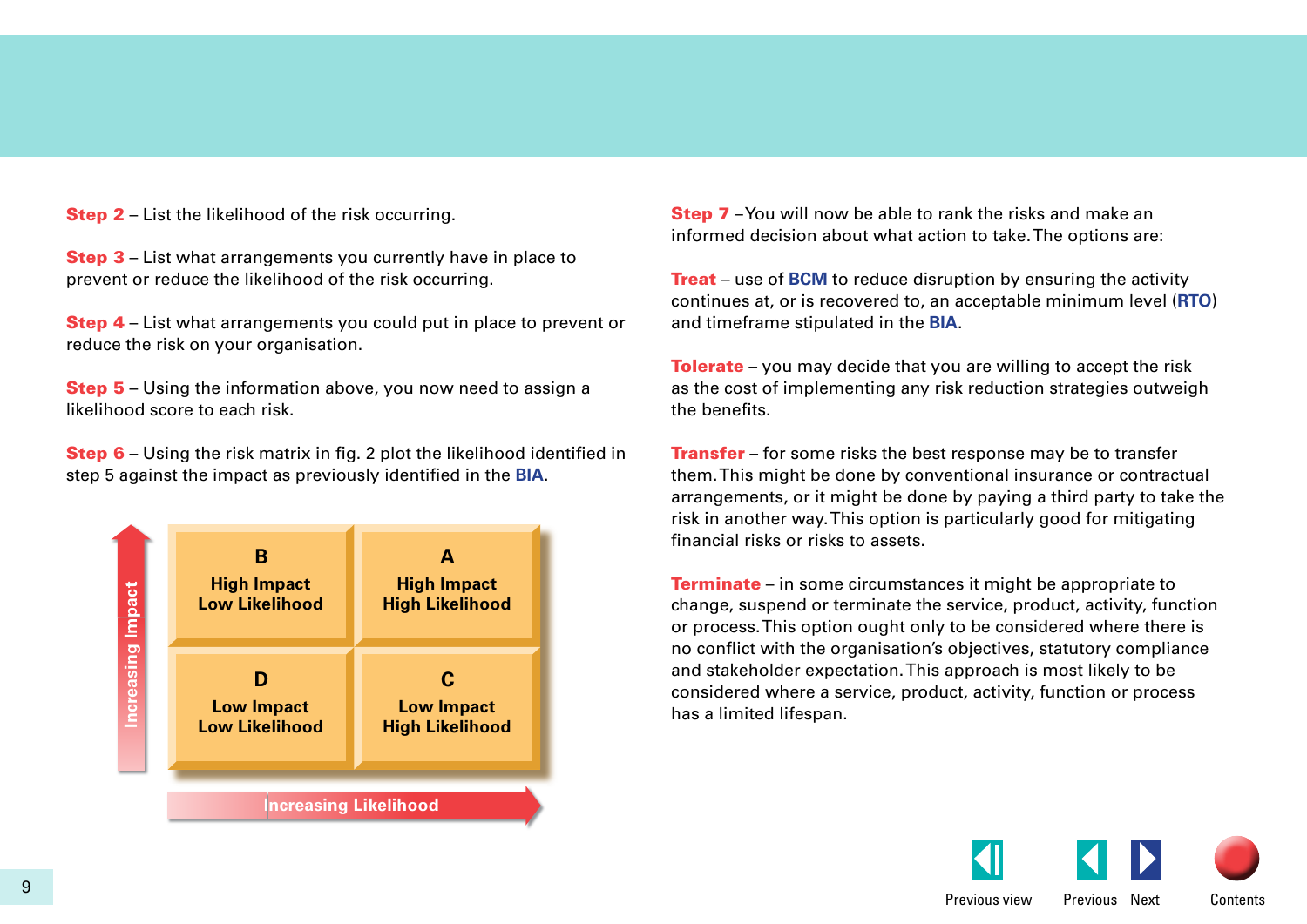In many cases, a combination of **BCM** and insurance will give your organisation the best chance of recovering quickly. This view is supported by the British Insurance Brokers' Association who state:

❛*.....Insurers have recognised the benefit of Risk Management and Business Continuity Planning and will offer premiums that reflect*  suitably protected businesses.<sup>9</sup>

## Outputs from "understanding the organisation"

The following documents should be produced and signed off by senior management in this process:

Business Impact Analysis detailing:

- • your organisation's key products and services, critical activities and supporting resources;
- the maximum length of time you can manage a disruption to each key product/service; and
- the resources required to resume the key products and services.

Risk Assessment detailing:

• the risks that could occur to the critical activities and supporting resources which would impact on your organisation's ability to deliver its key products and services.

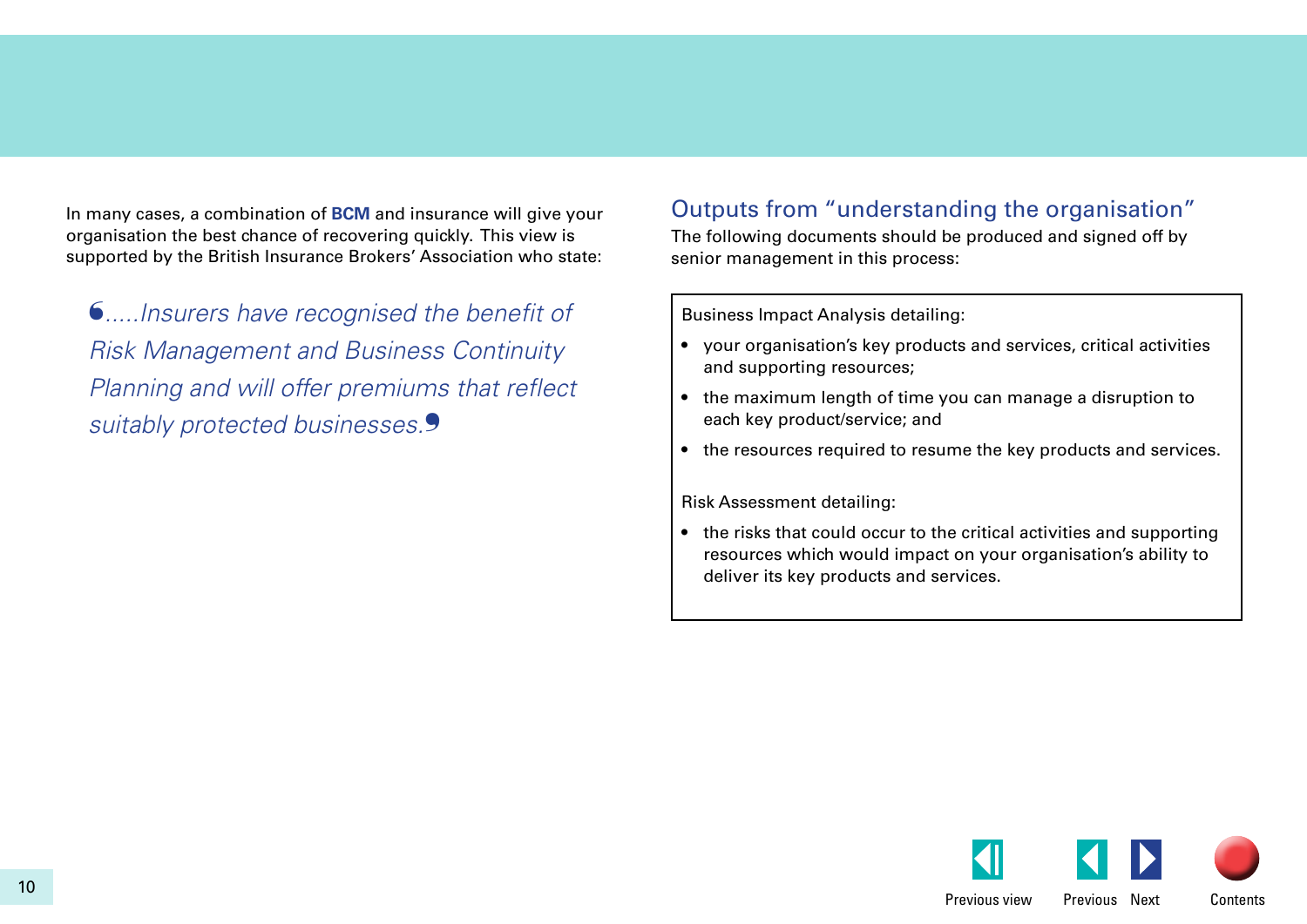## <span id="page-10-0"></span>3. Determining BCM strategy

This stage of the **BCM** process is about identifying the action that you can take to maintain the critical activities that underpin the delivery of your organisation's products and services.

Having previously determined the **RTO** for each critical activity, you now need to develop a strategy for meeting it. This involves taking appropriate action to mitigate the loss of the resources that you identified in **[Step 5 of the "understanding the organisation"](#page-6-0)** stage.

The table below provides some of the tactics that you could adopt to protect your resources but should not be seen as an exhaustive list.

## **PEOPLE**

- Inventory of staff skills not utilised within their existing roles - to enable redeployment
- Process mapping and documentation - to allow staff to undertake roles with which they are unfamiliar
- Multi-skill training of each individual
- Cross-training of skills across a number of individuals
- Succession planning
- Use of third party support, backed by contractual agreements
- • Geographical separation of individuals or groups with core skills can reduce the likelihood of losing all those capable of undertaking a specific role

## **PREMISES**

- Relocation of staff to other accommodation owned by your organisation such as training facilities
- Displacement of staff performing less urgent business processes with staff performing a higher priority activity. Care must be taken when using this option that backlogs of the less urgent work do not become unmanageable.
- Remote working  $-$  this can be working from home or working from other locations
- Use premises provided by other organisations, including those provided by third-party specialists
- Alternative sources of plant, machinery and other equipment

## **TECHNOLOGY**

- Maintaining the same technology at different locations that will not be affected by the same business disruption
- Holding older equipment as emergency replacement or spares

## **INFORMATION**

- Ensure data is backed-up and it is kept off site
- Essential documentation is stored securely (e.g. fire proof safe)
- **Copies of essential** documentation are kept elsewhere

## **SUPPLIERS AND PARTNERS**

- Storage of additional supplies at another location
- Dual or multi-sourcing of materials
- Identification of alternative suppliers
- Encouraging or requiring suppliers/partners to have a validated business continuity capability
- Significant penalty clauses on supply contracts

## **STAKEHOLDERS**

- Mechanisms in place to provide information to stakeholders
- Arrangement to ensure vulnerable groups are accommodated







Previous view Previous Next Contents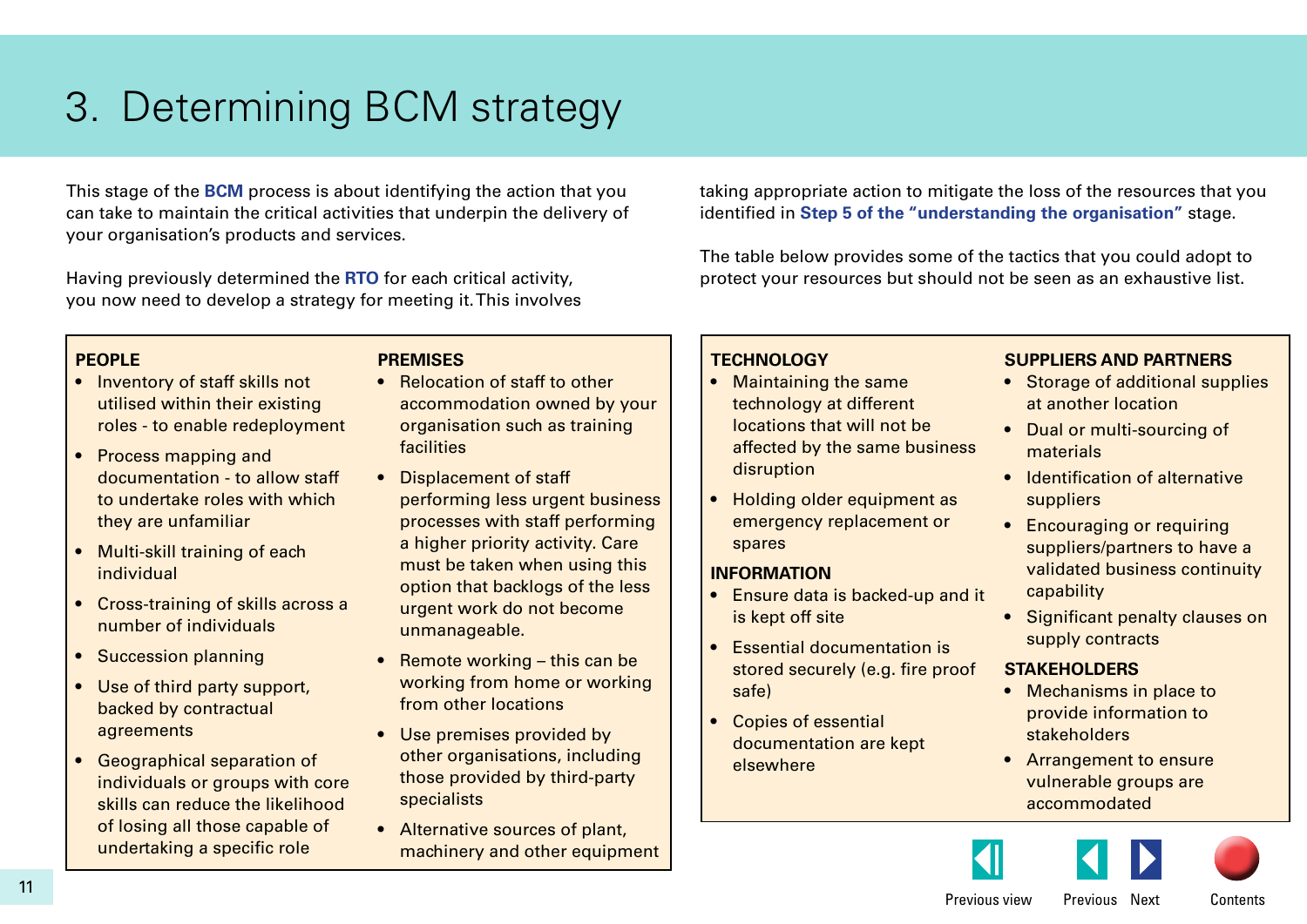## <span id="page-11-0"></span>4. Developing and implementing BCM response

This stage of the **BCM** process is concerned with the development and implementation of appropriate plans and arrangements to ensure the management of an **incident** and continuity and recovery of **critical activities** that support key products and services.

The number of plans and the content of these will vary from organisation to organisation and should reflect the structure and culture of the organisation and the complexity of its critical activities. Based on these factors, you may choose to have separate incident management, business continuity and business recovery plans; or separate plans covering a particular part of your organisation, premises or scenario. For a very small organisation a single plan which incorporates all the above elements may be sufficient.

The key point to remember is that in totality the plans and supplementing material should provide all the information the organisation needs to ensure that it can manage the immediate incident and continue and recover the critical activities identified in "**[understanding the organisation](#page-5-0)**". It is also important to ensure that your plans are easily accessible and copies should be kept on and off site.

Given that there is no one plan that would be appropriate to all organisations, we have not included a plan template in the toolkit. However, the advice set out below should provide a useful reference point to get you started.

## Plan content

### Purpose and scope

Whatever type of plan you are writing, it is important to clearly state its purpose and scope. Any relationship to other relevant plans or documents within the organisation should be clearly referenced and the method of obtaining and accessing these described.

### Document owner and maintainer

You should document who owns the plan and who is responsible for reviewing, amending and updating it at regular intervals.

A system of version control should also be adopted.

### Roles and responsibilities

The plan should list all individuals with a role in its implementation and explain what that role is.

### Plan invocation

The method by which the plan is invoked should be clearly documented, setting out the individuals who have the authority to invoke the plan and under what circumstances. The plan should also set out the process for mobilising and standing down the relevant teams. In doing this, you should consider putting in place arrangements so that the relevant teams are mobilised as early as possible when an incident occurs. Delay in mobilising these teams could have a major impact on the effectiveness of your BCM arrangements.

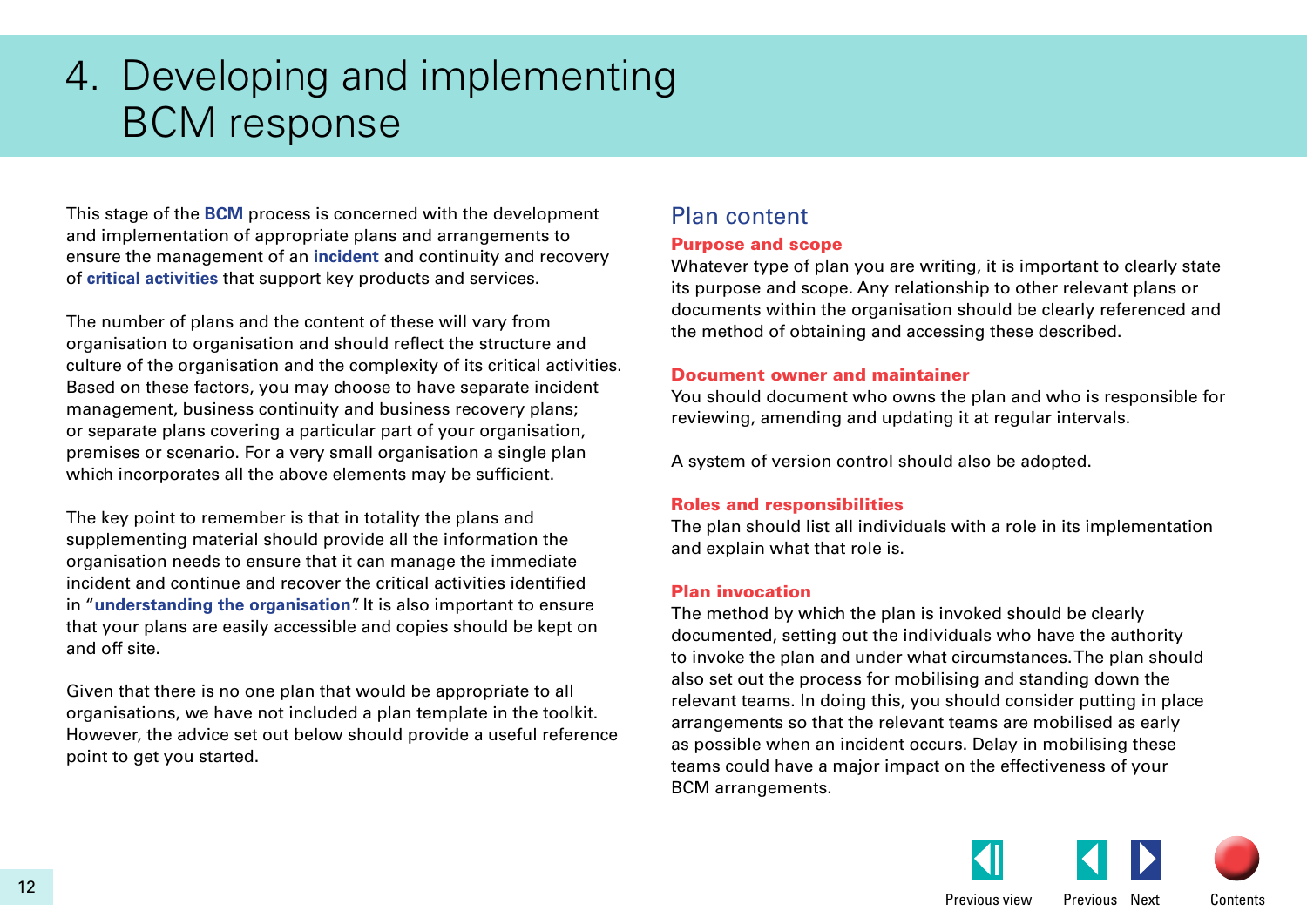### Contact details

All plans should contain or provide a reference to the essential contact details for all key stakeholders, including all those staff involved in the implementation of the plan.

### Incident management

You should document the tasks that will be required to manage the initial phase of the incident and the individual responsible for each task. This is likely to include:

- site evacuation:
- **n** mobilisation of safety, first-aid or evacuation-assistance teams;
- $\blacksquare$  locating and accounting for those who were on site or in the immediate vicinity; and
- **n** ongoing employee/customer communications and safety briefings

The plan should set out the arrangements for communicating with staff, wider stakeholders and, if necessary, the media. There should be an up to date contact list and the location and method of obtaining it described in the plan.

In developing your communiucations strategy, you will need to give particular consideration to any people with disabilities or other specific needs.

The organisation should identify a robust location, room or space from which an incident will be managed. Once established, this location should be the focal point for the organisation's response. An alternative meeting point at a different location should also be nominated in case access to the primary location is denied. Each location should have access to appropriate resources, such as telecommunications, by which the incident team may initiate effective incident management activities without delay. You should also have your "**[emergency pack](#page-17-0)**" on site.

### Business continuity and recovery

In terms of business continuity and recovery, your plan should:

- $\blacksquare$  set out the critical activities to be recovered, the timescales in which they are to be recovered and the recovery levels needed;
- $\blacksquare$  the resources available at different points in time to deliver your critical activities;
- $\blacksquare$  the process for mobilising these resources; and
- detail actions and tasks needed to ensure the continuity and recovery of your critical activities.

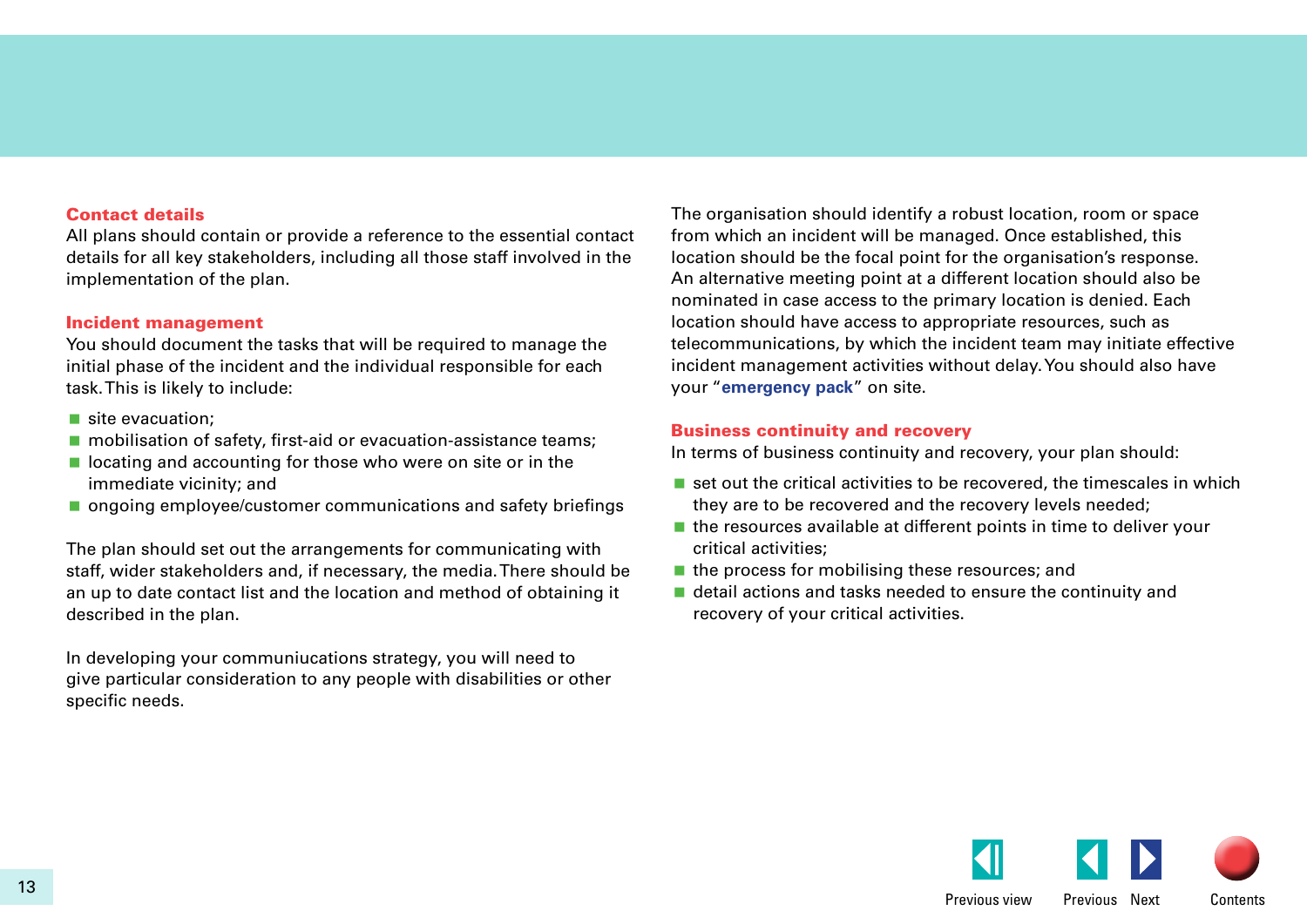## <span id="page-13-0"></span>5. Exercising, maintaining and reviewing BCM arrangements

This element of the BCM lifecycle ensures that an organisation's BCM arrangements are validated by exercise and review and that they are kept up to date.

## **Exercising**

Your BCM arrangements cannot be considered reliable until they are exercised and have proved to be workable. Exercising should involve: validating plans; rehearsing key staff; and testing systems which are relied upon to deliver resilience. The frequency of exercises will depend on your organisation, but should take into account the rate of change (to the organisation or risk profile), and outcomes of previous exercises (if particular weaknesses have been identified and changes made). As a minimum we would suggest plans are exercised annually.

The four main types are testing, discussion, table-top and live exercises.

**Testing** – Not all aspects of your plan can be tested, but some crucial elements can, such as the contact list and the activation process. You can also use this type of exercise to test your back-up power, communications equipment and information management arrangements.

#### A discussion based exercise is the

cheapest to run and easiest to prepare. This type of exercise will bring staff together to inform them of the plan and their individual responsibilities. It will also involve a discussion of the plan to identify problems and solutions. This type of exercise is particular useful for training purposes and provides an important tool for embedding BCM in your organisation's culture. It is also effective as an initial validation of a new plan.

A table-top exercise is scenario based and for small to medium sized organisations is likely to offer the most efficient method of validating plans and rehearsing key staff. It brings staff together to take decisions as a scenario unfolds in very much the same way they would in the event of a real incident. Ordinarily it will be held in a round table format and last between 2 hours and half a day. The advantage of this type of exercise is that it engages players imaginatively, generates high levels of realism and provides participants with an opportunity to get to know the people with whom they would work in the event of a real incident.

As a point of reference to help you develop your own scenario, an example of a **[bad](http://www.preparingforemergencies.gov.uk/bcadvice/exercise_scenario.ppt)  [weather scenario](http://www.preparingforemergencies.gov.uk/bcadvice/exercise_scenario.ppt)** has been developed. This can be viewed on-line, or can be saved to your PC (to save open link and select "File" and then "Save As" from your browser toolbar).

The main challenge in designing this type of exercise is in developing the scenario and setting questions for the participants to consider. In some cases your LRF [http://www.](http://www.preparingforemergencies.gov.uk/government/lrfs.shtm) [preparingforemergencies.gov.uk/government/](http://www.preparingforemergencies.gov.uk/government/lrfs.shtm) [lrfs.shtm](http://www.preparingforemergencies.gov.uk/government/lrfs.shtm) will be able to help but it also possible to do this yourself. In developing a scenario you should:

- $\blacksquare$  Keep it simple
- **Ensure the scenario is relevant and** realistic – the best way to do this is to refer back to the "**[understanding your business](#page-5-0)**" element of the BCM process and think about the scenarios that you considered when thinking about the risks your organisation face

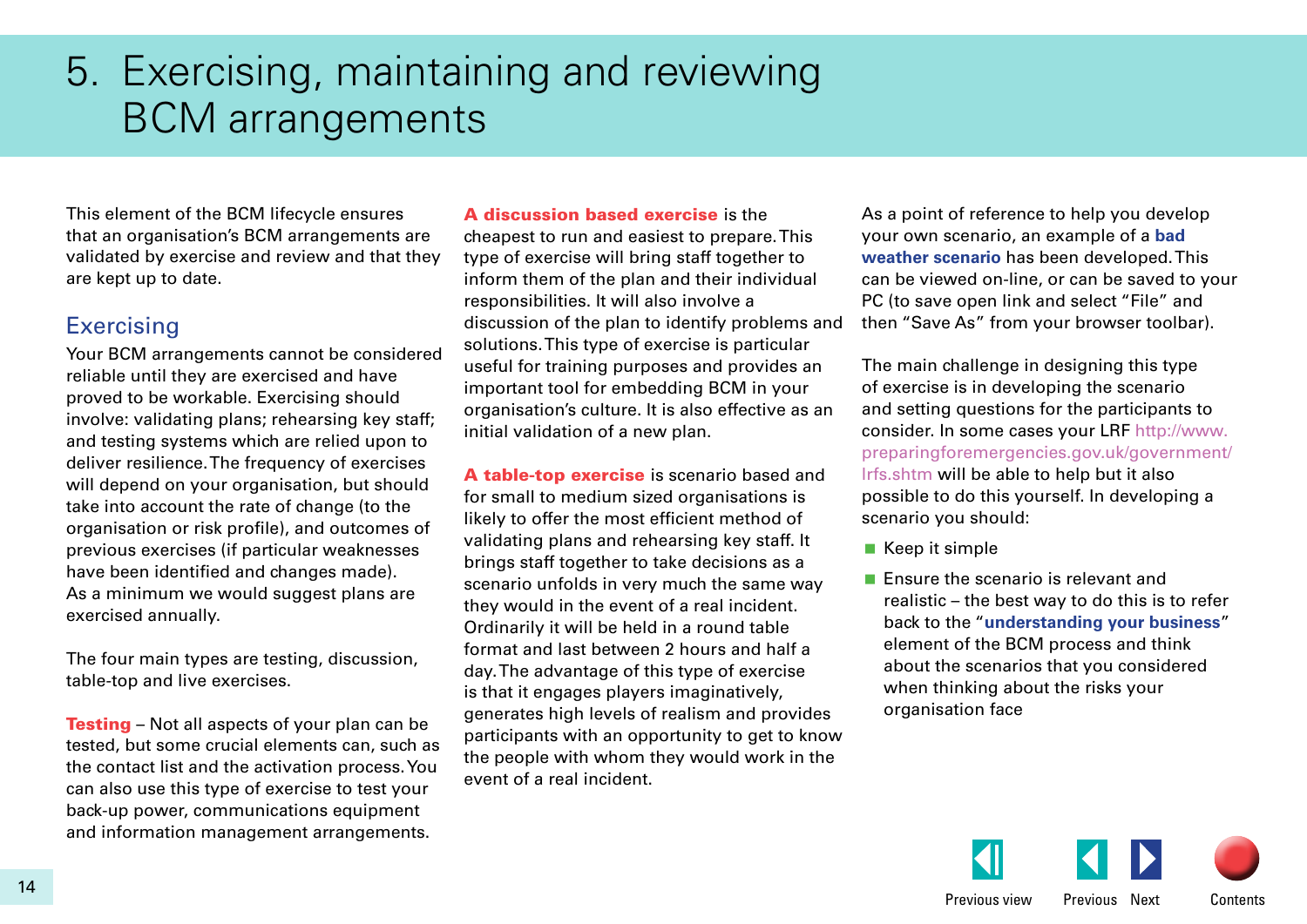A live exercise ranges from a small scale test of one component, such as evacuation, through to a full scale test of all components of the plan. Live exercises are a neccessity for components such as evacuation that cannot be tested effectively in any other way. While single component tests are relatively easy to set up, full tests are much more complex and can be costly. Before embarking on a live exercise it is important to consider whether your organisation has the neccesary capacity to run the exercise without it causing a disruption to your ability to deliver your key products and services.

Whatever type of exercise you opt for, it is worth considering inviting other stakeholders, and in particular, those that you rely on to deliver your key products and services.

It is also important to record and evaluate the event, through a debriefing immediately after the exercise and then written up in a lessons learned report with actions if required.

## Maintaining BCM arrangements

Your organisations should not only put BCM arrangements in place, but should ensure they are kept up to date. A maintenance programme should be put in place that ensures that your plans are updated:

- $\blacksquare$  if there are any changes to your organisation, including restructurings, changed methods of the delivery of your critical activites;
- $\blacksquare$  if there is a change to the external environment in which the organisation operates;
- **following lessons learned from an incident or exercise; and**
- changes to staff

When updating plan(s) an effective system of version control should be adopted.

## Reviewing BCM arrangements

It is highly recommended that your organisation's BCM arrangements are reviewed either through formal audit or self assessment at regular intervals as deemed appropriate. This review should be documented and should verify that:

- $\blacksquare$  all key products and services and their critical activites and supporting resources have been identified;
- **a** arrangements accurately reflect your organisation's objectives;
- **a** arrangements are fit for purpose, and appropriate to the level of risk your organisation faces;
- BCM maintenance and exercising programmes have been effectively implemented;
- **BCM** arrangements incorporate improvements identified during incidents and exercises and in the maintenance programme;
- $\blacksquare$  an effective programme for training and awareness raising is in place; and
- change control procedures are in place and working effectively

One mechanism for reviewing your own and your key suppliers' BCM arrangements is to assess these against the **[British Standard on Business](http://www.bsi-global.com/en/Shop/Publication-Detail/?pid=000000000030157563&recid=2312)  [Continuity Management \(BSI 25999\)](http://www.bsi-global.com/en/Shop/Publication-Detail/?pid=000000000030157563&recid=2312)**

## Outputs from "exercising, maintaining and reviewing BCM arrangements"

- An exercise programme, including the aims and objectives
- Lessons learned report from each exercise or real incident
- Updated business continuity plan
- **BCM** review report



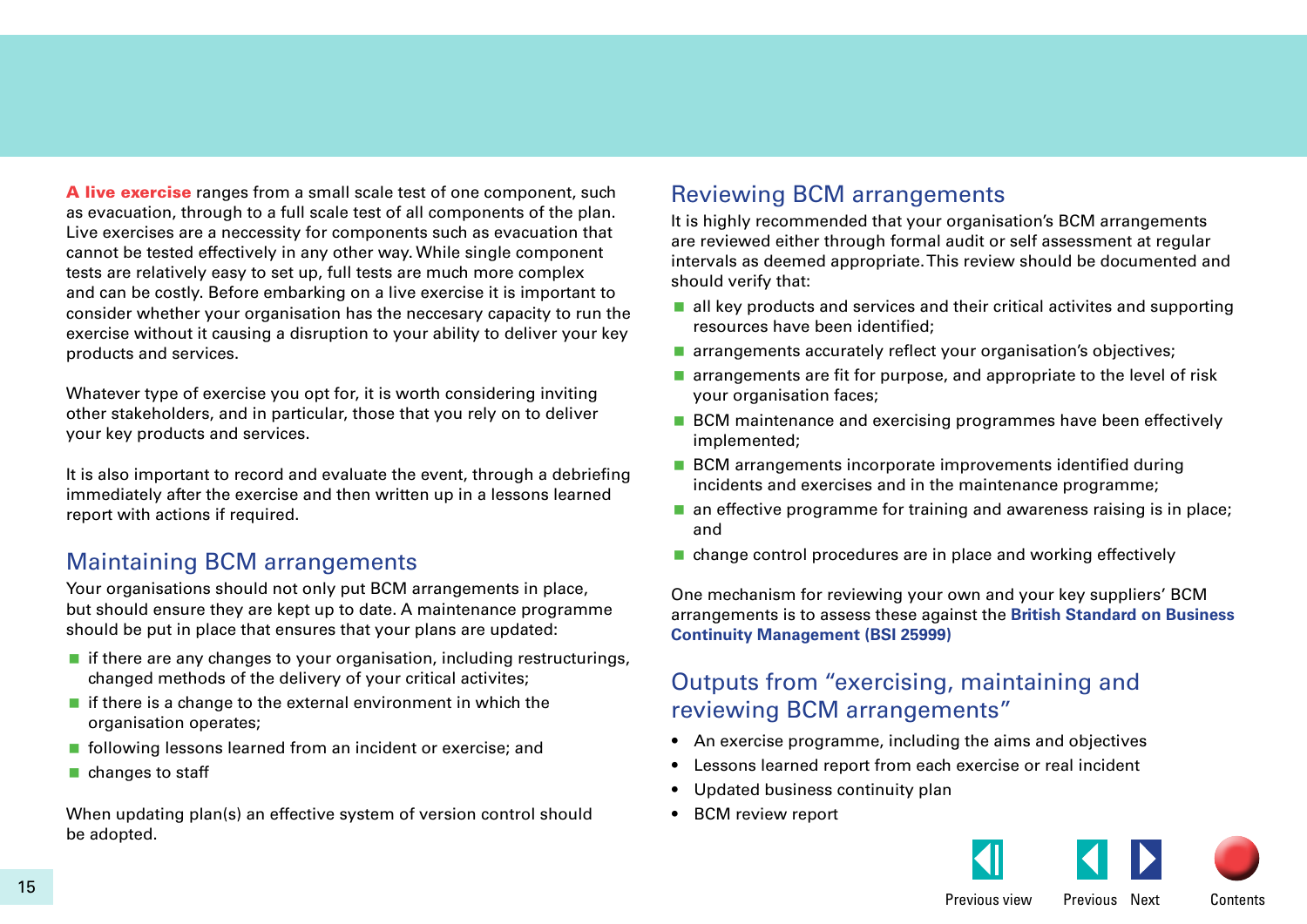## <span id="page-15-0"></span>6. Embedding BCM in the organisation's Culture

To be successful **BCM** has to become part of the culture of your organisation. This can be achieved through a combination of awareness raising and training.

## Awareness

Raising and maintaining awareness of BCM with all your staff to ensure that they are aware of why BCM is important to the organisation. Mechanisms for raising awareness include:

- $\blacksquare$  involving staff in the development of the organisation's strategy;
- **u** written and oral briefings;
- $\blacksquare$  learning from internal and external incidents; and
- discussion based exercises

All new staff should be made aware of the organisation's BCM arrangements on joining and this should form an integral part of the induction process.

## **Training**

It is good practice to ensure that all staff in your organisation who have business continuity responsibilities receive training on BCM. As a minimum it is recommended that these staff work through this toolkit.

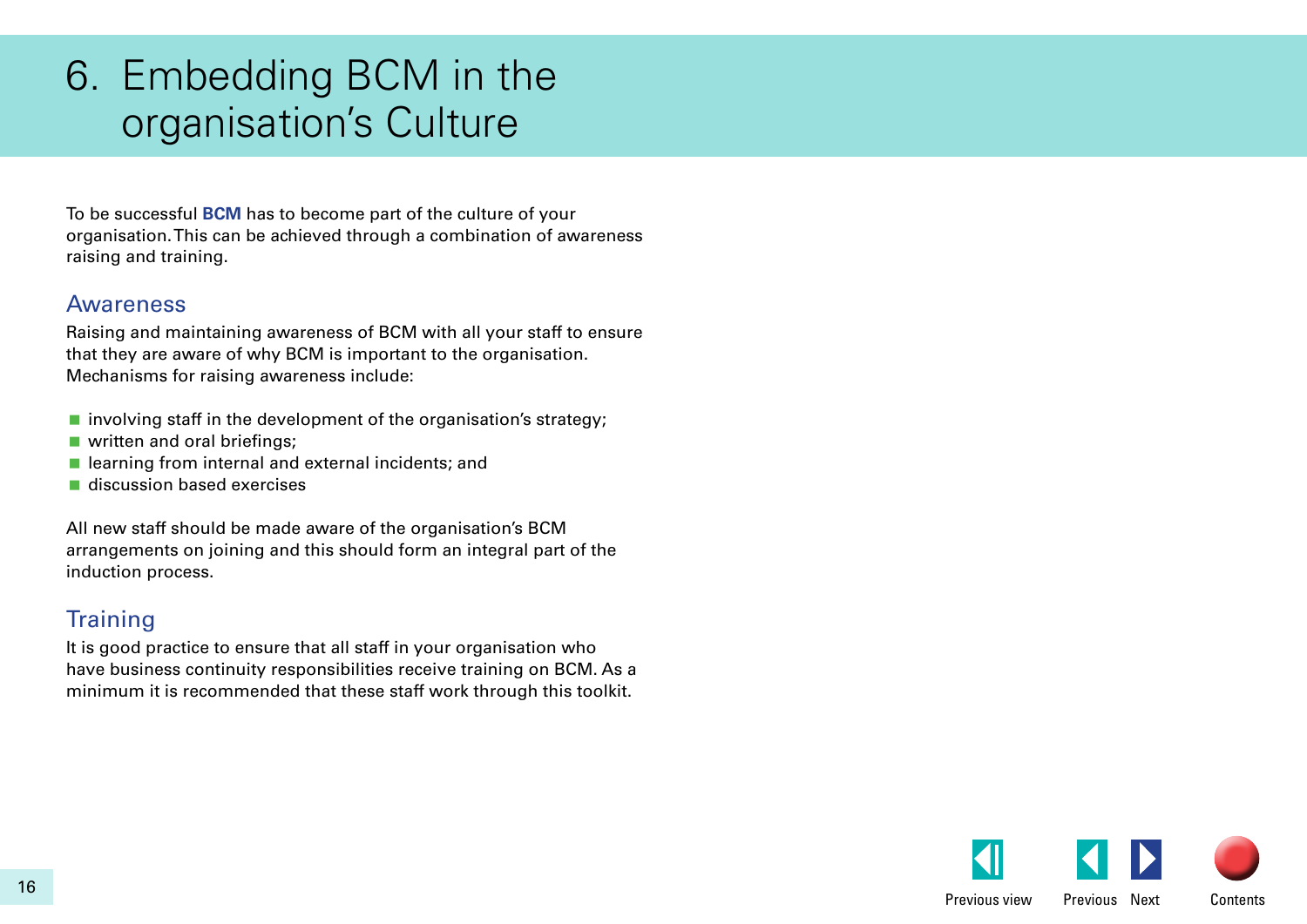## <span id="page-16-0"></span>Annex A – Glossary of terms

### **Business Continuity Management (BCM)**

A management process that helps manage the risks to the smooth running of an organisation or delivery of a service, ensuring that it can operate to the extent required in the event of a disruption.

#### **Business Continuity Management Lifecycle**

A series of business continuity activities which collectively cover all aspects and phases of the business continuity management programme.

### **Business Continuity Plan (BCP)**

A documented set of procedures and information intended to deliver continuity of critical activities in the event of a disruption.

#### **Business Continuity Management Standard (BS25999)**

A code of practice that establishes the process, principles and terminology of BCM.

### **Civil Contingencies Act 2004**

The Civil Contingencies Act 2004 establishes a single framework for civil protection at the local level, establishing a clear set of roles and responsibilities for local responders.

### **Critical Activity**

An activity the continuity of which an organisation needs to ensure, in order to meet its business objectives.

#### **Cross Training**

Teaching an employee who was hired to perform one job function the skills required to perform other job functions.

#### **Exercise**

A simulation to validate a plan, rehearse key staff or test systems and procedures.

#### **Exercise Programme**

Planned series of exercises to validate plans and to train and develop staff competencies.

### **Incident**

An event that causes disruption to your organisation.

#### **Invocation**

Act of declaring that an organisation's business continuity plan needs to be put into effect in order to continue delivery of key products or services.

### **Local Resilience Forum (LRF)**

A process for bringing together all the Category 1 and 2 responders within a local police area for the purpose of facilitating co-operation in fulfilment of their duties under the Civil Contingencies Act.

#### **Maximum Tolerable Period of Disruption (MTPD)**

Duration after which an organisation's viability will be irrevocably threatened if product and service delivery cannot be resumed.

#### **Process Mapping**

A graphic representation showing all the steps, actions, and decision points of a process.

### **Recovery Time Objective (RTO)**

Identifies the time by which critical activities and/or their dependencies must be recovered.

#### **Risk**

Risk measures the significance of a potential event in terms of likelihood and impact.

#### **Risk Assessment**

A structured and auditable process of identifying significant events, assessing their likelihood and impacts, and then combining these to provide an overall assessment of risk, as a basis for further decisions and action.

#### **Succession Planning**

A process designed to ensure the continued effective performance of an organisation by making provision for the development and replacement of key people over time.

### **Stakeholders**

Those with a vested interest in an organisation's achievements.

#### **Version Control**

Technique to control access to and modification of documents and to track versions of a document when it is revised.

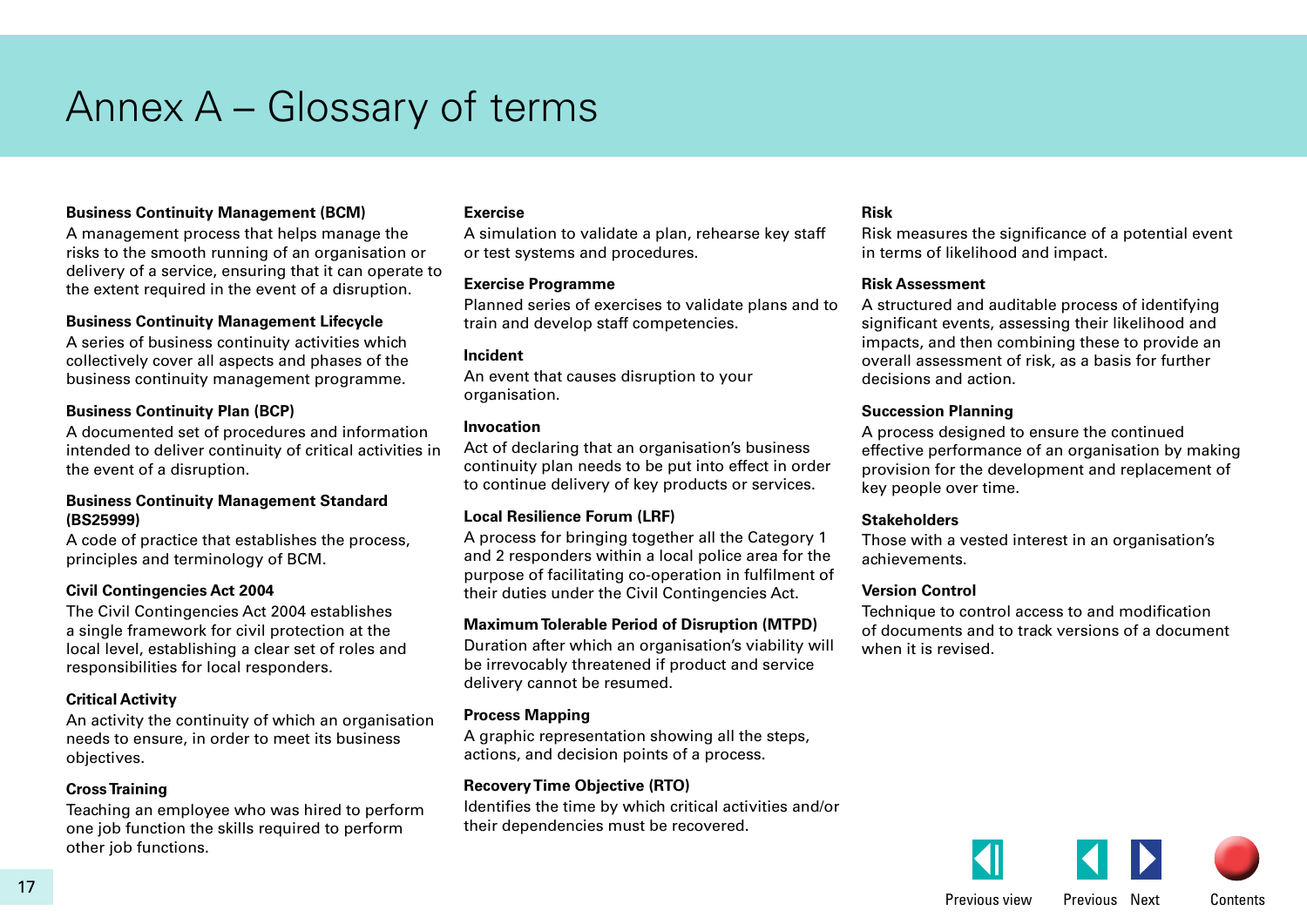## <span id="page-17-0"></span>Annex B – emergency pack

One of the most useful actions that you can take to cope with an incident is to have prepared an "Emergency Pack" in advance. This is a pack of items that will help you implement your plans.

Items that you may wish to include are:

### **Documents:**

- Business Continuity Plan your plan to recover your business or organisation.
- List of employees with contact details include home and mobile numbers, and even e-mail addresses. You may also wish to include next-of-kin contact details.
- Lists of customer and supplier details.
- Contact details for emergency glaziers, salvage organisations and building contractors.
- • Contact details for utility companies.
- Building site plan (this could help in a salvage effort), including location of gas, electricity and water shut off points.
- Latest stock and equipment inventory.
- Insurance company details.
- Financial and banking information.
- Engineering plans and drawings.
- Product lists and specifications.
- • Formulas and trade secrets.
- Local authority contact details.
- • Headed stationery and company seals and documents.

### **Equipment:**

- Computer back up tapes / disks / USB memory sticks or flash drives.
- Spare keys / security codes.
- Torch and spare batteries.
- Hazard and cordon tape.
- Message pads and flip chart.
- Marker pens (for temporary signs).
- General stationery (pens, paper, etc).
- Mobile telephone with credit available, plus charger.
- Dust and toxic fume masks.
- • Disposable camera (useful for recording evidence in an insurance claim).

Ensure you are able to repair or replace any equipment vital to your business at short notice. If you are able to, consider storing spare parts off-site.

## **Notes:**

- • *Make sure this pack is stored safely and securely off-site (in another location).*
- • *Ensure items in the pack are checked regularly, are kept up to date, and are working.*
- • *Remember that cash / credit cards may be needed for emergency expenditure.*
- • *This list is not exhaustive, and there may be other documents or equipment that should be included for your organisation.*